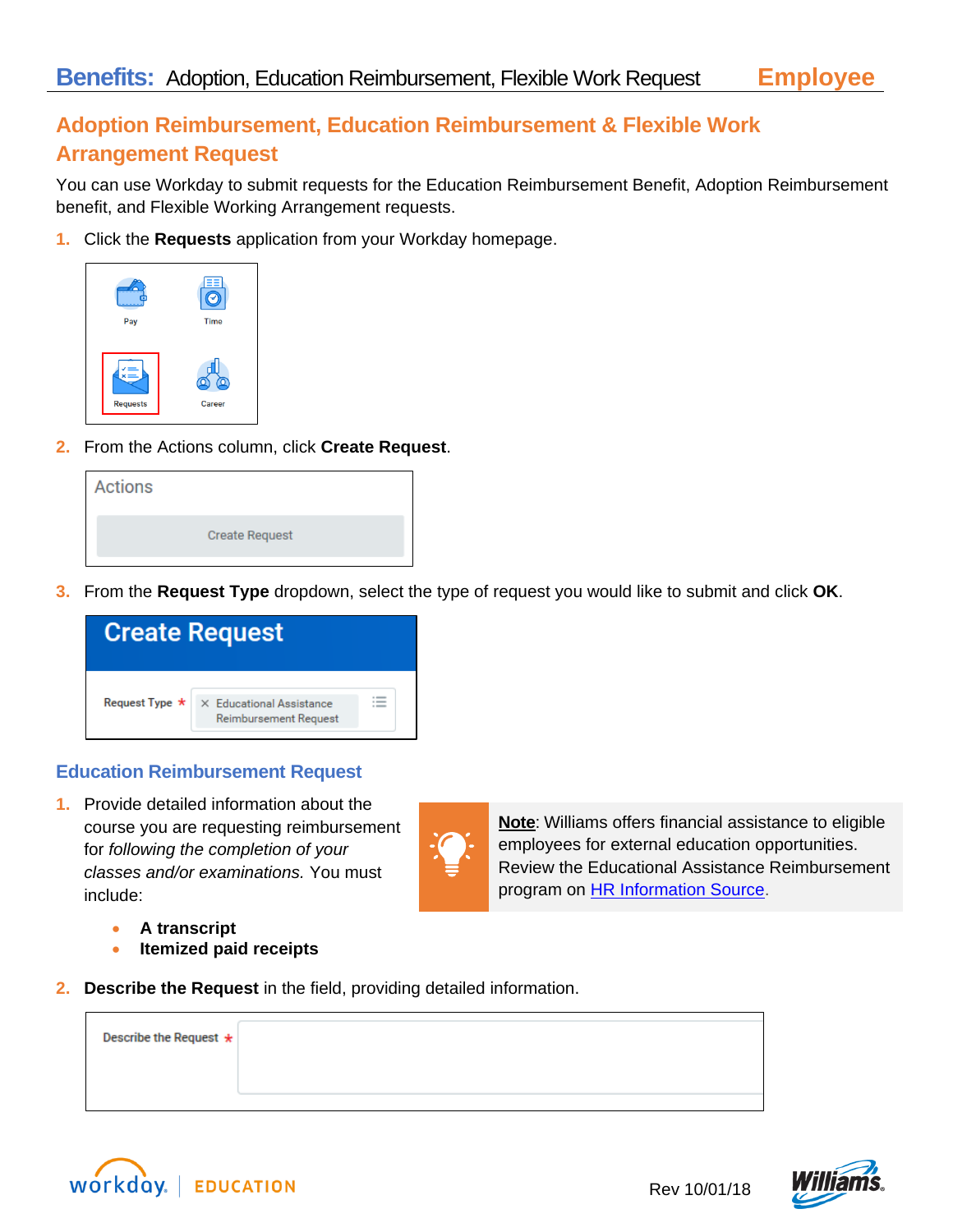**3.** Enter your **Employee Name**, **Employee ID**, and **Employee Status** in the appropriate fields.



**4.** Enter information about the educational institution. Type the **Education/Certifying Institution**, **City of School**, and **State of School**.

| Educational/Certifying Institution (Required) |  |
|-----------------------------------------------|--|
|                                               |  |
|                                               |  |
|                                               |  |
|                                               |  |
| <b>City of School (Required)</b>              |  |
|                                               |  |
|                                               |  |
|                                               |  |
|                                               |  |
| <b>State of School (Required)</b>             |  |
|                                               |  |
|                                               |  |

**5.** Enter information about the course itself. Type the **Course/Exam Type**, **Degree/Certification being obtained/pursued**, **Hours**, and **Start** and **Completion Date** of the course.

| Course/Exam Type (Required)                            |  |
|--------------------------------------------------------|--|
| Undergraduate - Level Coursework                       |  |
| Graduate - Level Coursework                            |  |
| <b>Examination Fee/Review - Coursework</b>             |  |
| Technical/Vocation - Level Coursework                  |  |
|                                                        |  |
| Degree/Certification being obtained/pursued (Required) |  |
|                                                        |  |
|                                                        |  |
|                                                        |  |
| Hours (Required)                                       |  |
| $\mathbf{0}$                                           |  |
|                                                        |  |
| <b>Start Date (Required)</b>                           |  |
| MM/DD/YYYY 自                                           |  |
|                                                        |  |
|                                                        |  |
| <b>Completion Date (Required)</b>                      |  |
| MM/DD/YYYY                                             |  |
|                                                        |  |

- **6.** Enter information about the cost of the course and associated fees. This includes:
	- **Tuition**
	- **Required Fees**
	- **50% of Books Total Cost**
	- **Review Course**



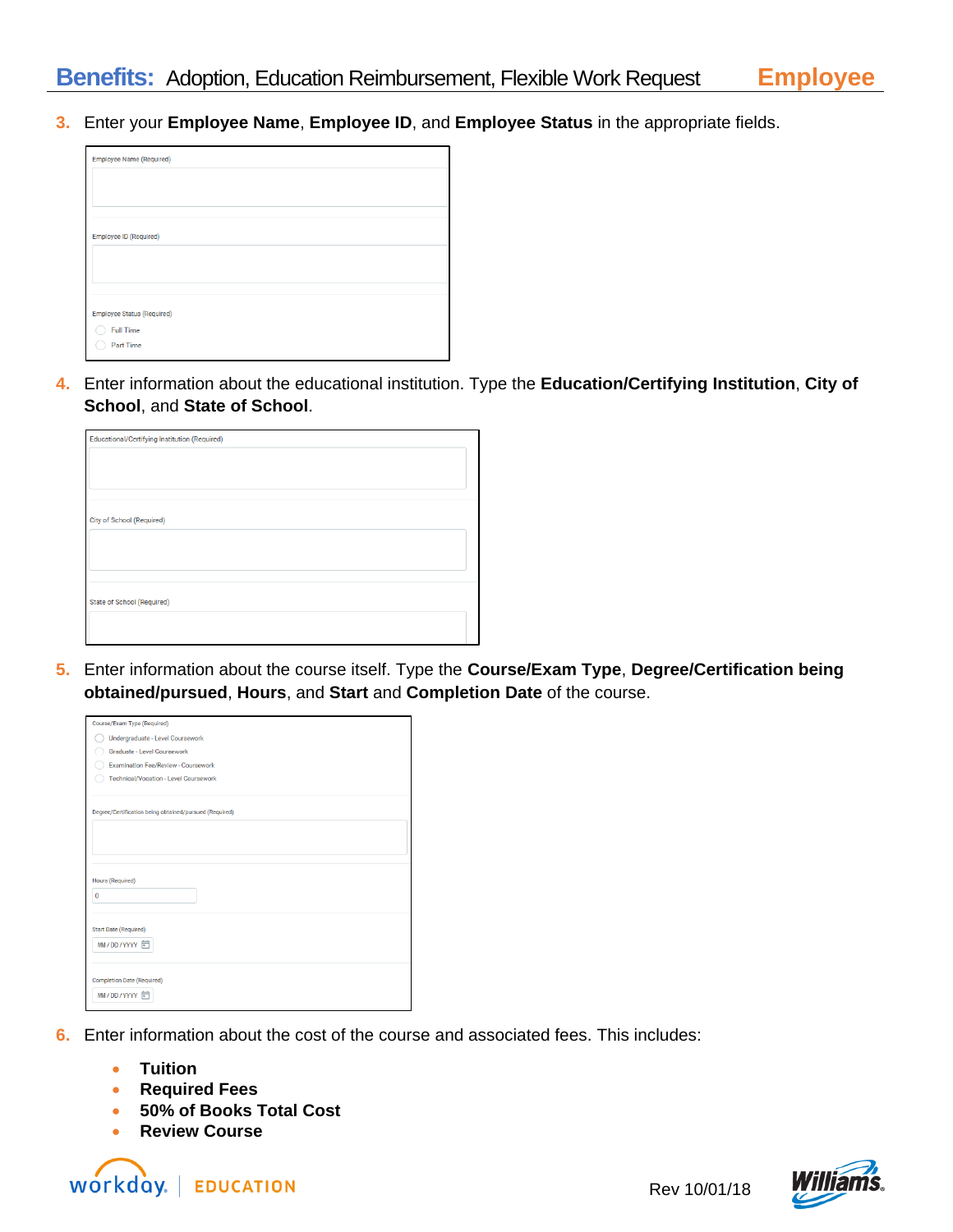**Employee**

- **Examinations**
- **7.** In the **Employee Cost: Total** field, enter the *total amount spent on the course*.



- **8.** Upload your **Transcript** and any **Receipts/Documentation** of the coursework.
- **9.** Sign the agreement by typing your name in the box.

| Educational Assistance benefits are subject to supplemental tax after \$5,250 is paid in a calendar year.                                                                                                                                                                                                                                                                                                                            |  |
|--------------------------------------------------------------------------------------------------------------------------------------------------------------------------------------------------------------------------------------------------------------------------------------------------------------------------------------------------------------------------------------------------------------------------------------|--|
| I understand that the Educational Assistance Program, this application, or the approval by the company, DOES NOT authorize me to obligate<br>the company for tuition or other expenses. In consideration of the company paying my tuition, text book(s), and laboratory fees for the above<br>course(s), I shall reimburse the company for such fees if I fail to meet the program requirements as outlined in the Program Document. |  |
| give the company full authority to deduct from my payroll check any sums due to the company. I believe the above course(s) will be beneficial<br>to me in my employment with the company and therefore request that my application be approved.                                                                                                                                                                                      |  |
| By signing my name below, I verify that I do not qualify for Financial Assistance such as SCHOLARSHIPS, FELLOWSHIPS, GRANTS, or any<br>GOVERNMENT PROGRAM that would not require me to pay for expenses submitted to Williams for reimbursement. (Required)                                                                                                                                                                          |  |
|                                                                                                                                                                                                                                                                                                                                                                                                                                      |  |

- **10.** Click **Submit** to complete your request.
- **11.** You can follow the status of your request by returning to the **Request** application, and clicking **My Requests** from the **View** column.

| <b>View</b> |                    |  |
|-------------|--------------------|--|
|             | <b>My Requests</b> |  |

## **Adoption Reimbursement Request**

This form should be completed, signed and submitted after the adoption has been fully finalized. Fully itemized receipts showing payment and a copy of the finalized adoption certificate must be attached or the requests cannot be processed. **Requests must be filed within 60 days of adoption finalization**.

**12.**

**Note:** Review the Adoption Assistance Policy on HR [Information](http://my.williams.com/depts/enterprise/hris/benefits/Pages/AdoptionAssistance.aspx) Source for a more detailed description of benefits and requirements. Reimbursement under this policy is limited to \$8,000 per child.

**1. Describe the Request** in the field, providing detailed information.

| Describe the Request $\star$ |  |  |
|------------------------------|--|--|
|                              |  |  |
|                              |  |  |

**2.** Enter your **Employee Name**, **Employee ID**, and **whether your Spouse or Domestic Partner is a Williams employee** in the appropriate fields.



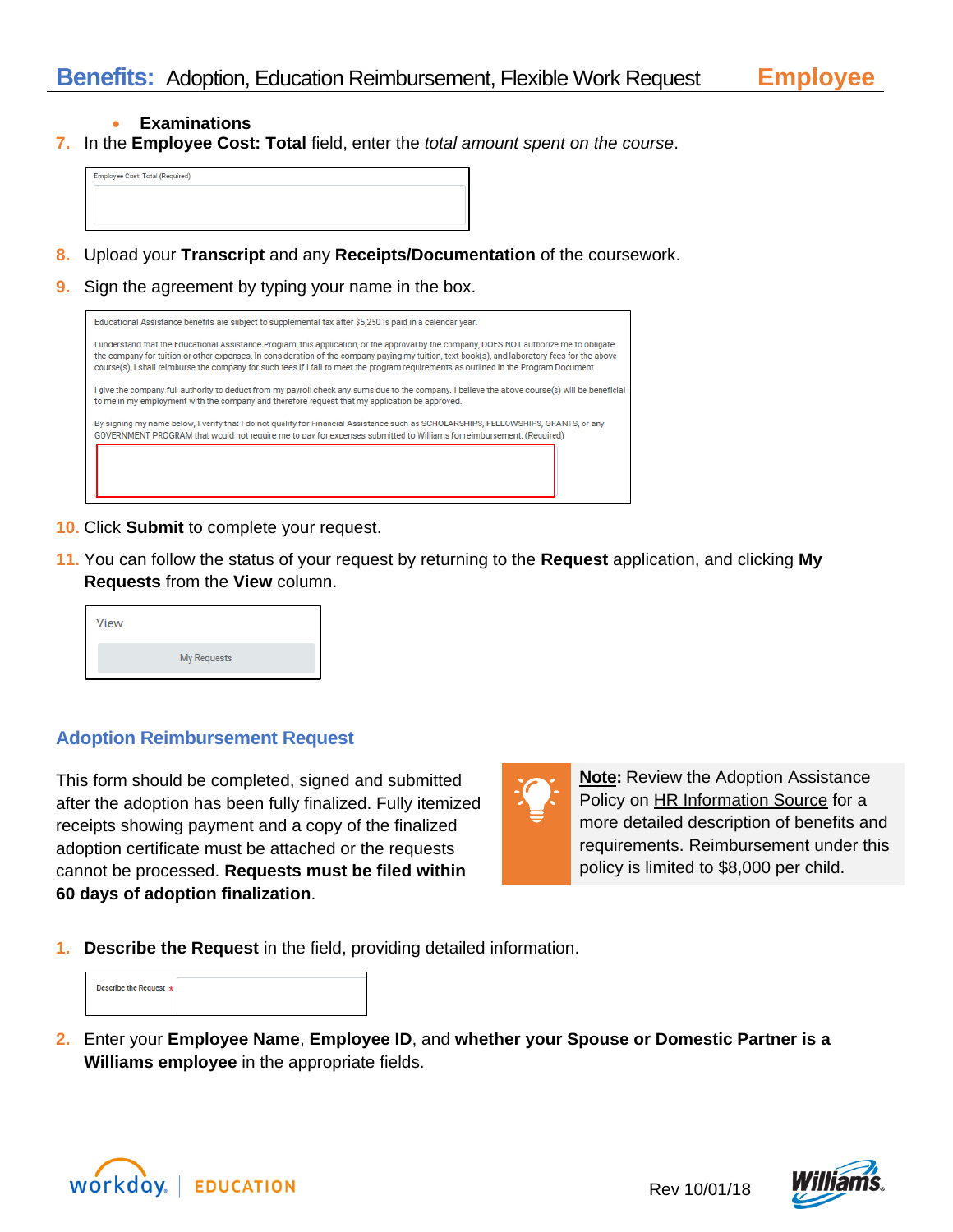| <b>Employee Name (Required)</b>                                                 |
|---------------------------------------------------------------------------------|
| Employee ID (Required)                                                          |
| Is your Spouse or Domestic Partner a Williams employee? (Required)<br>Yes<br>No |

**3.** Next you will enter information about the child. Type the **Child's Name**, **Child's Birth Date**, and **Adoption Date** in the appropriate fields.

| Child's Name (Required)                                                                                     |  |
|-------------------------------------------------------------------------------------------------------------|--|
|                                                                                                             |  |
|                                                                                                             |  |
|                                                                                                             |  |
| Child's Birth Date (Required)                                                                               |  |
| MM/DD/YYYY 同                                                                                                |  |
| Adoption Date: all documentation must be submitted within 60 days of the adoption becoming final (Required) |  |
| MM/DD/YYYY 向                                                                                                |  |
|                                                                                                             |  |

**4.** Enter the **Total Expense Reimbursement Request**, which is limited to \$8,000 per child.



- **5.** Upload the final **detailed/itemized receipts** (which should be on official stationary and/or on a form printed or engraved).
- **6.** Upload the final **Decree of Adoption**.
- **7.** Sign the following agreement **by typing your name** in the box.



- **8.** Click **Submit** to complete your request.
- **9.** You can follow the status of your request by returning to the **Request** application, and clicking **My Requests** from the **View** column.

| <b>View</b> |                    |
|-------------|--------------------|
|             | <b>My Requests</b> |